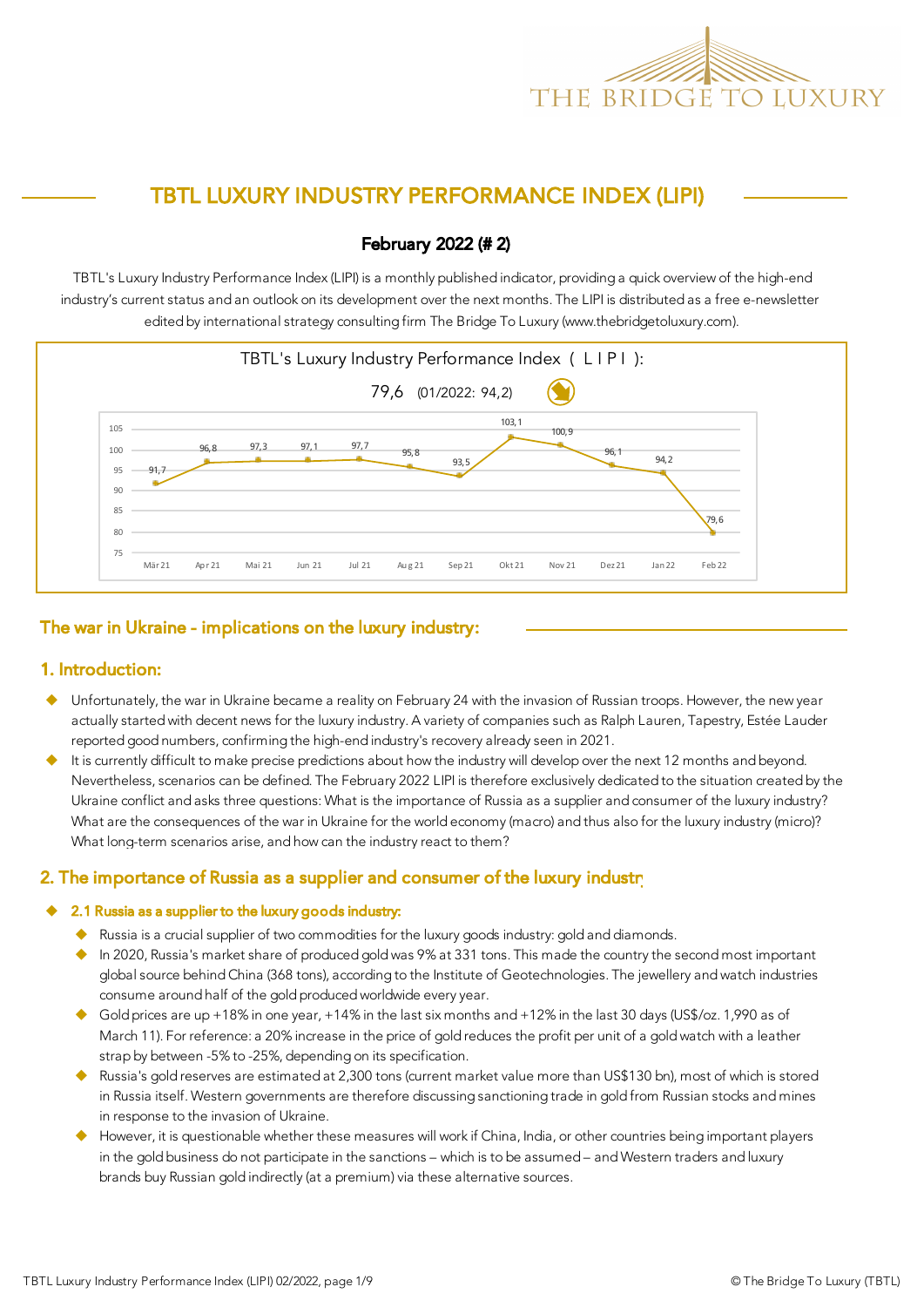

- $\blacklozenge$ Such loopholes would also exist for Russia as the world's most significant producer of rough diamonds despite the just announced US import ban. In 2021, Alrosa's global market share measured in carats was 32% and in US\$ 30% (source Rapaport). Many (also Western) customers of Alrosa have bank accounts in Russia and can transact business without US\$-based payments.
- $\blacklozenge$ Diamonds also experienced a sharp price rise. Compared to pre-Covid19 January 2020, it augmented +40% for a 1-ct cut diamond; the index for rough diamonds increased by +18% in the same period (source Rapaport).
- $\blacklozenge$ In the short term, serious delivery bottlenecks and disruptions to the supply chain for gold and diamonds are not expected for the luxury goods industry, even with additional sanctions.
- $\blacklozenge$ However, a substantial fall in prices is also not to be likely. On the contrary: speculation, increased commodity prices and logistics costs, and gold and diamonds as "safe haven" investments will keep the price level high.
- $\blacklozenge$ This will have consequences for the product pricing of the watch and jewellery brands. With margins under pressure, brands then must decide on the classic parameters: price increase, margin reductions for retailers, cost-cutting or acceptance of lower profits. TBTL believes that price increases for consumers will not be enforceable in the foreseeable future, also against the background of already high inflation rates in all main markets and that brands will therefore react with a mix of the other three options.

#### 2.2 Russia as a market for the luxury goods industry:

- u With Russia as a consumer of luxury goods and services, a distinction must be made between the domestic market and the purchases by Russians abroad (tourists, Russians with second homes abroad, etc.).
- $\blacklozenge$  The luxury market in Russia itself is small. The Swiss watch industry, for example, exported 1.2% in value of its global shipments to Russia in 2021 (2011: 1.3%; Source Swiss Watch Federation). For Italy's fashion industry, the share was 1.5% (source CNMI). The German automotive industry also delivered just over 1% of its cars to Russia (source VDA).
- $\blacklozenge$ In contrast to the Middle East, there is no larger and structured "palace business" for luxury goods as an additional source of sales in Russia.
- $\blacklozenge$ Although it is difficult to assess the luxury spending of Russians abroad, there are some indicators. According to the World Tourism Organization, Russian total international travel expenditures of tourists amounted to US\$38.7 bn in 2019, which represents a global market share of 3.9%. If high-end consumption of Russians with a second home outside of Russia is included, their share of global luxury consumption should be between 3-6%, according to TBTL's estimate. This is significant but small compared to the two most important consumer groups, the Chinese and the US Americans, and even less than luxury goods and services consumed by Italians, French or British.

#### 2.3 Summary:

◆ The direct consequences of the war in Ukraine and the resulting sanctions against the Russian government and individuals will affect the luxury industry both in terms of supply and spending, but to a relatively small extent. Therefore, the suspension of business in Russia by luxury brands such as Ferrari, Richemont, Estée Lauder and many others may be painful in the short term, but not a threat to their existence. However, the situation is different with the consequences of the conflict on the world economy and thus on the industry nevertheless.

#### 3 The importance of the conflict in the context of the world economy:

- $\blacklozenge$ The war in Ukraine came at a time when the world economy was already in a tense situation. It is to be expected that the conflict will therefore continue to affect it (macro) and, in its wake, the luxury industry (micro).
- 3.1 Consequences for the global economy (macro):
	- $\blacklozenge$  In early 2020, the global Covid19 pandemic began. To this day, the consequences are not just millions of dead and sick people but a badly hit global economy. For a longer period, it will now be additionally burdened by the Russian war in Ukraine.
	- $\blacklozenge$ The impact of the pandemic on the global economy can be measured using various indicators. A very meaningful one is the level of indebtedness of national economies. Compared to 2018, the general government gross debt in percentage of GDP increased sharply in 2021: it grew by +32% in Russia; China +28%, UK +26%, USA +24%, France and Germany +18%, Japan +10% (source IMF).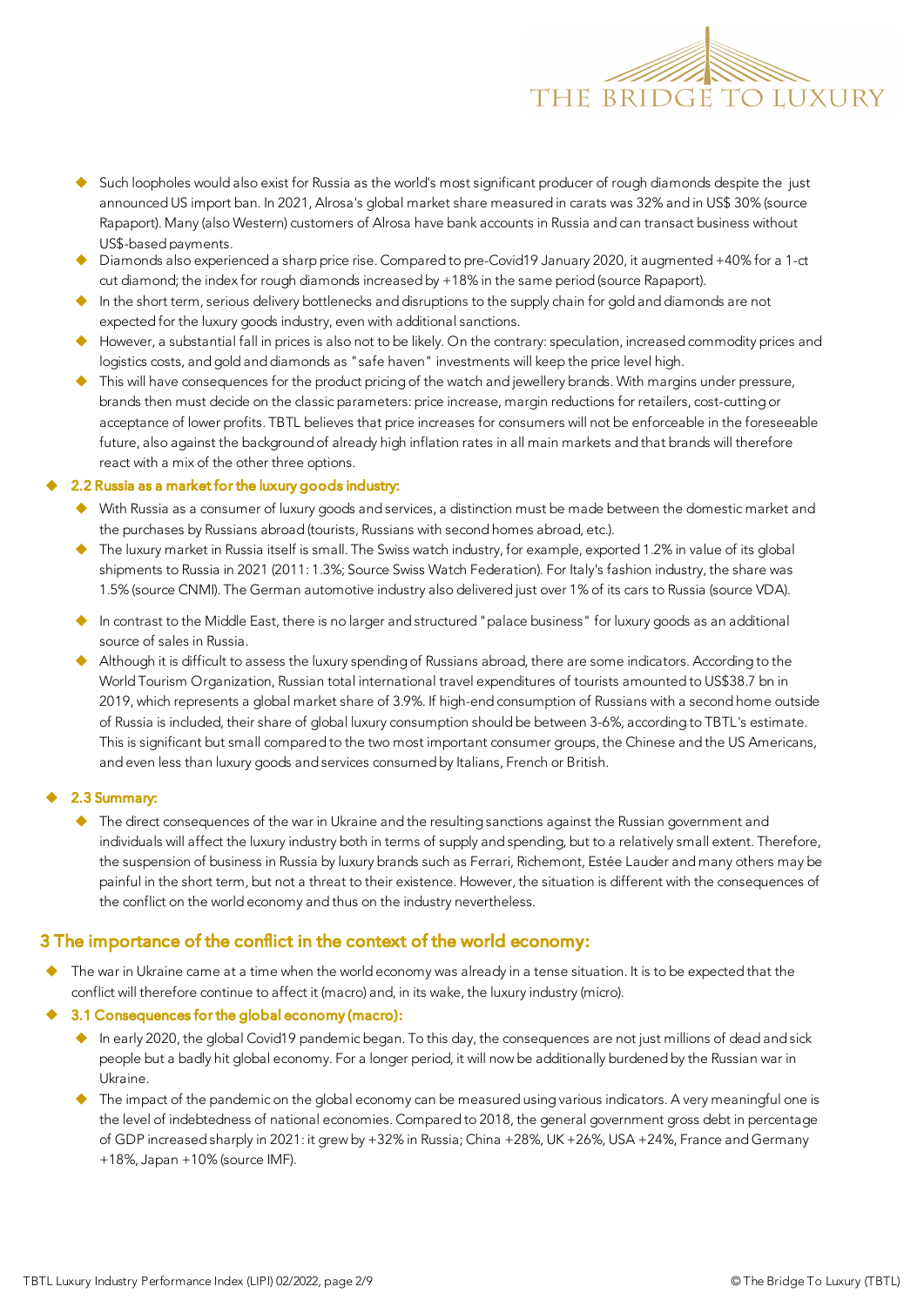

- $\blacklozenge$ These debts are to be paid off by future generations. This can happen through new debts, tax increases or reduced services by the state to its citizens, provided the state does not receive incremental income from some strong economic growth.
- $\blacklozenge$ It can be assumed that national debt ratios will continue to rise in 2022. This is to further support the economies in the context of the effects of the pandemic, to mitigate the consequences of the Ukraine war (e.g. hosting millions of refugees) and to finance increased military spending that has also been announced because of the conflict. Germany, for example, has declared a €100 bn special fund to strengthen its army.
- $\blacklozenge$ The energy costs, which have sharply increased as a result of the war, burden the disposable household income of consumers and make the production of goods more expensive. Even before that, consumers already had to accept higher prices as a result of the pandemic, e.g. due to disrupted supply chains.
- $\blacklozenge$ In Q4 2021, inflation rates were: USA +6.9%, Germany +5.0%, UK +4.4%, France +2.7%, China +1.7%, Japan +0.5%.
- $\blacklozenge$ Due to the policy of cheap money by the central banks, interest rates (cost of capital) were at historically low levels for a long time. Against the background of high government and corporate debt, currency watchdogs are currently in a dilemma and will continue to be so for the foreseeable future: they should raise interest rates to combat inflation, but they are unable to do so if they do not want to cause government and company payment difficulties.
- $\blacklozenge$ China's economy remains a major source of uncertainty. During past crises, the country has shown itself to be robust and a pillar of the global economy. GDP: 2001 (9/11) +8.3%, 2002 (SARS) +9.1%, 2009 (Lehman) +9.5%, 2010 (Euro crisis) +10.6% (source IMF). However, economic growth in China has levelled off at an average of around 6% in recent years leading up to the pandemic. During the crisis itself, GDP was +2.3% in 2020 and +8.0% in 2021.
- $\blacklozenge$ The outlook for China in 2022 is difficult. In October 2021, the IMF forecasted growth of +5.6% for this year. This is unlikely to be feasible as a result of the Ukraine war.
- $\blacklozenge$ The country may benefit from comparatively low energy prices, which could result from privileged supplies of oil and gas from Russia. But there are also uncertainties. These include, above all, the development of the Chinese real estate market and the functioning of China's supply and logistics industry as a prerequisite for its exports.
- $\blacklozenge$ And the dangers of Corona remain relevant as the current situation in Hong Kong shows.
- u With all uncertainties, there are also positive factors. These include moderate unemployment in the industrialized countries, which has been secured by state subsidies since the beginning of the pandemic (source OECD): France 2018: 9.0%; 2021: 7.8%. Germany 3.4%; 3.5%. The United States 3.9%; 5.3%. Japan 2.4%; 2.8%. UK 4.1%; 4.4%.
- $\blacklozenge$ The second positive factor is that household debt has not increased during the pandemic. The personal saving rate in the US, for example, was the highest it had been in decades, peaking at over 30% in April 2020. In 2020, they were significantly higher in all G7 countries than before the pandemic. The reasons: lockdowns that made offline consumption more difficult; government support to secure jobs or compensate for the loss of income; the positive development on the stock markets (e.g. Dow Jones Index January 1, 2019: 23,346.24; December 31, 2021: 36,338.3).
- $\blacklozenge$ The interlocking and mutual dependencies of the global economies have been made obvious by Corona and now the conflict in Ukraine. In 2022, the global economy will act on an uncertain basis. This will have consequences for the spending behaviour of consumers and thus also affect the luxury industry.

#### 3.2 Consequences for the luxury industry (micro):

- u For 2021, LVMH, Kering and Hermès reported combined sales of €90.8 bn. This corresponded to an increase of +19.7% compared to 2019. Profits were an aggregate €25.6 bn (+37.6%). The markets in China and the USA were the main drivers for the three luxury groups' success.
- $\blacklozenge$ In this respect, it seems contradictory that, on the one hand, the macro conditions of the global economy have been and still are difficult, while the luxury industry seems to be reporting record sales and profits.
- $\blacklozenge$ It is worth taking a closer look at the framework conditions of the industry in order to classify its success.
- ◆ Management consultancy Bain estimates the turnover of the entire luxury industry in 2021 at €1,140 bn. Compared to 2019, this is a decrease of -10.1%. In the area of personal luxury (perfumes, watches, cameras), there was a moderate increase of just +0.7% to €283 bn.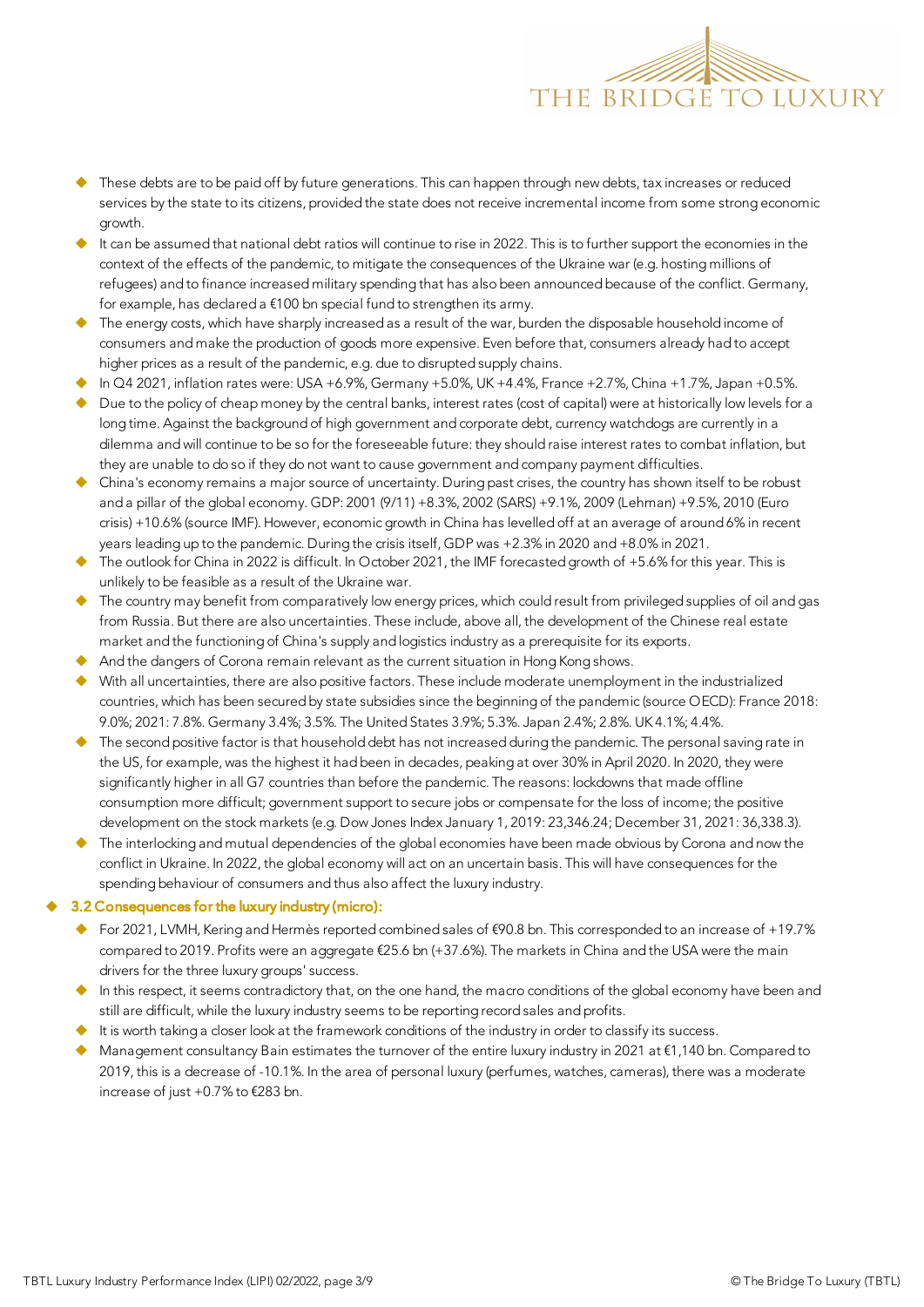

- $\blacklozenge$ A look at the watch category as an example confirms the phenomenon. According to statistics from the Swiss Watch Federation, Switzerland exported timepieces worth CHF21.2 bn in 2021 (+3.5% versus 2019). However, the market was only supported by exports in the price category of CHF 3,000/piece (+9.7%) and the markets in China (+53.8%) and the USA (+29.1%). In particular, established brands such as Rolex, Patek Philippe and Audemars Piguet and a few niche providers such as Greubel & Forsey grew – also driven by hyped financial speculation.
- $\blacklozenge$ This means that the luxury industry is still undergoing structural change. In a stagnating business, the big players are massively taking over market shares from smaller competitors and traditional wholesalers. In addition, the shift from wholesale to owned retail and e-commerce (the latter accelerated by the pandemic) is causing the power players' margins to rise sharply.
- $\blacklozenge$ Another structural change must also be taken into account. China's recent strong growth as a market for high-end is largely driven by the transfer of previous demand from Chinese tourists abroad to domestic consumption. As recently as 2019, the international travel expenditures of Chinese tourists amounted to €234 bn. A significant proportion of this was spent on luxury goods and services. In 2020 and 2021, the Chinese no longer spent this money in New York, London, or Singapore, but at home in Beijing or Shanghai.
- $\blacklozenge$ TBTL believes that the trend of redistribution and restructuring in the luxury industry will continue in 2022 - albeit less dynamically. Macro conditions will affect the industry more negatively.
- $\blacklozenge$ Even if Russia is of little importance as a luxury consumer market, luxury brands are already feeling the effects of the Ukraine war. Kering, Prada, Rolex, Mercedes-Benz and many high-end brands have closed their activities in Russia and suspended deliveries.
- $\blacklozenge$ And should consumers in the USA or Europe – less likely in China – boycott jewellery and watches with components of gold or diamonds from Russian origins in the spirit of the cancel culture, then the fallout of the conflict is potentially much greater.
- $\blacklozenge$ The disposable income of middle and upper-middle-class consumers will decrease in 2022. The reasons for this are the very high inflation, possibly also rising interest rates and very volatile stock markets. Also, government support for jobs and income compensation will not be at the same levels as during the pandemic.
- $\blacklozenge$ This is particularly relevant for the big luxury groups and brands that generate a large proportion of their sales with especially profitable prestige goods such as perfumes and accessories.
- ◆ No significant impetus is to be expected from international tourism. And should it pick up, in the case of the Chinese, it would merely result in a reverse shift in luxury consumption from home to abroad.

## 4 Strategic outlook:

- $\blacklozenge$ The challenges for the luxury goods industry are enormous. As outlined in the 01/2022 LIPI, TBTL sees the golden age of the luxury industry drawing to a close: the declining potential of new emerging markets, the consequences of structural change within the industry, consumer value change, demographics, technological disruption, etc.
- $\blacklozenge$ The consequences of the pandemic and now the Ukraine war increase the challenges. Even if the conflict does not last long and is not conducted with absolute severity, the Western sanctions will not only affect Russia but the entire world over the coming years: e.g. because of the now more quickly desired but investment-intensive switch from fossil to renewable energy sources or the strong increasing military spending - with consequences for energy prices and taxes.
- $\blacklozenge$ On top, an imminent clash of systems has become evident not only in recent weeks but already in recent years: of political, ideological, economic, cultural, and geographical natures. TBTL believes that globalization as a concept of win-win partnerships and international relations has lost its fascination. The high-end industry is therefore faced with two strategic questions:
	- $\blacklozenge$ 1. How far should the dependence especially on China as an essential link in the value chain and as the most important consumer market go? Bain predicts that by 2025, 40-45% of all luxury consumers will be Chinese. The example of Dolce & Gabbana showed in 2021 how quickly and how little it takes to lose decades of investments for market development in China in a matter of days only. On the other hand, the example of Brunello Cucinelli makes it clear that brands can still generate decent returns even with only a small share of sales in Asia (in 2021: 24%, amounting to €170 million).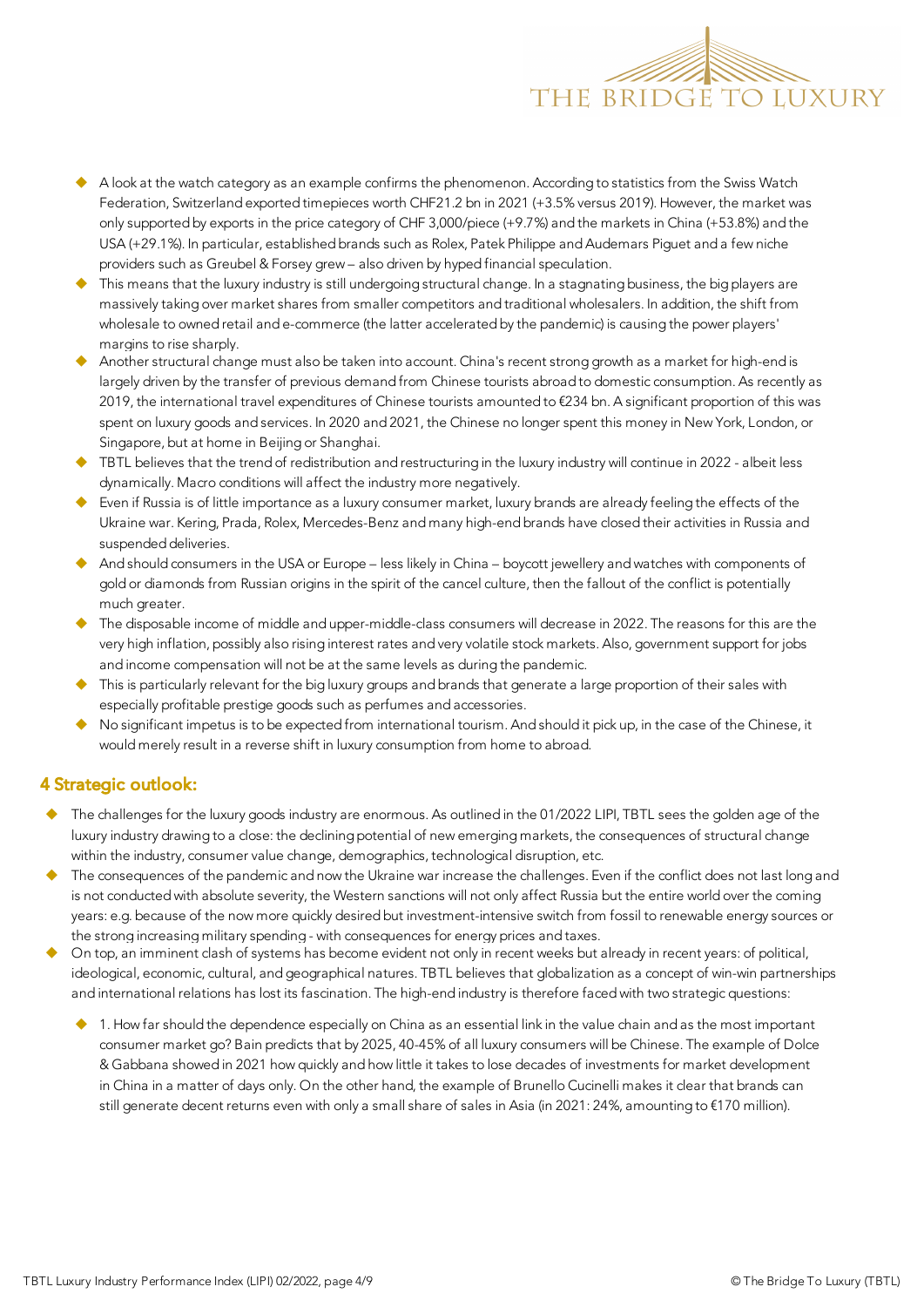

- ◆ 2. In the context of a changing world, what raison d'être is the industry striving for in the long term for its stakeholders? Luxury depends on consumers' good moods and confidence.
- $\blacklozenge$ The classic meaning of luxury is changing rapidly. While it used to have an escape function for dreams of social advancement as well as the joy of high-end consumption, today it is not only a communicative amplifier of social problems (e.g. about business boycotts of Russia because of the invasion), but one itself: sustainability, #metoo, fair trade etc. That is good because the discourse about luxury's meaning assists societies in their decisions on priorities and thus on the importance of luxury in their lives, too. But this also raises the question: What meaning should luxury create in a complex world in the future, and how can the growing loss of trust be counteracted?
- $\blacklozenge$ In the 01/2022 LIPI, TBTL listed 15 measures to strengthen the luxury industry in the long term. Five are repeated here:
	- $\blacklozenge$ Above all, the brands should give their customers a reason to explain why luxury continuous to be relevant. Traditional and authentic values, in particular, must be emphasized in uncertain times: tradition as a symbol of reassuring continuity, the human touch of classic craftsmanship, the sustainability of long-lasting, high-quality products. At the same time, additional aspects of modern management practice should be accentuated, which make it clear that the industry's profits, for instance, are distributed fairly across the value chain and that ethical action is a matter of course (e.g. innovative blockchain-based tracing of raw materials such as gold and diamonds).
	- $\blacklozenge$ Owners, more than executives, face the entrepreneurial risk assessment to what extent market potential can be secured in the long term? Investments in China, the USA or better in good old Europe or all simultaneously? Strengthening local supply chains versus a global structure? TBTL believes investing in a more cautious balance between markets makes sense to reduce too big dependencies.
	- $\blacklozenge$ TBTL also believes that targeting customer segments should be more differentiated, relevant, and attractive. A brand like Patek Philippe has proven for many years that nice campaigns for the 50+ can very well be successful, indeed.
	- $\blacklozenge$ TBTL recommends reviewing the aggressive growth strategies over the past 25 years. This also includes an analysis of existing planning and remuneration systems that overexpose companies.
	- $\blacklozenge$  TBTL does also see the need for generic, jointly financed industry campaigns to communicate with high-end critical publics and insecure consumers.
- $\blacklozenge$ The hope that the indeed glorious past of luxury can be infinitely projected into the future is a chimaera. Who does not change will be changed. Asking the struggling manufacturers of writing instruments and papers, porcelain, bespoke suits, furs or silverware, they would likely confirm.
- $\blacklozenge$ For a volatile 2022, TBTL anticipates the LIPI to finish between 70 to 90 basic points at the end of the year (-6% to -27% against 2021).
- The Russian war is a human tragedy for the Ukraine people, an economic catastrophe for Russia and a challenge for the luxury industry. Indeed, difficult times.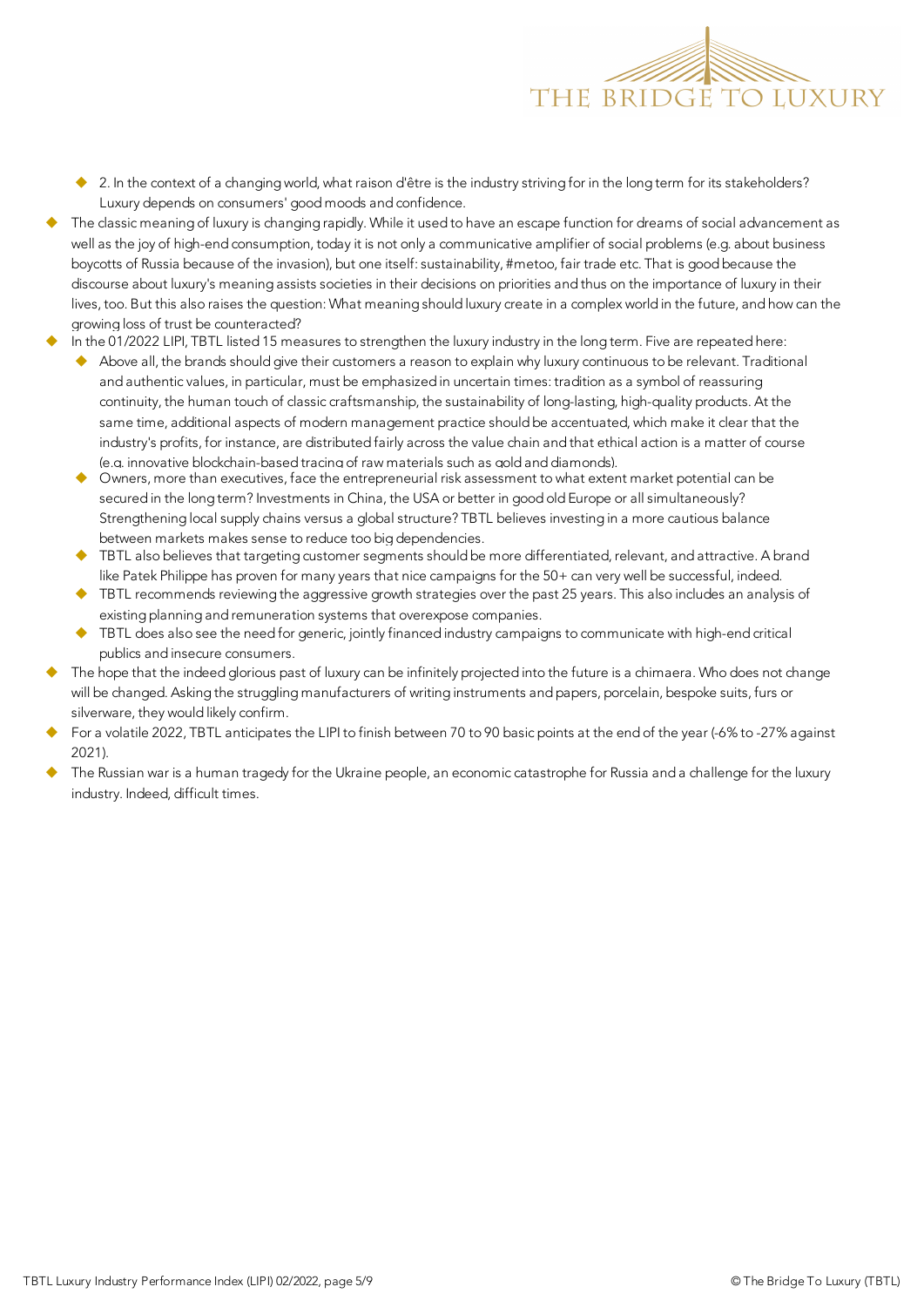

## (A) Development share prices in the luxury industry (in %)

| <b>Company</b>            | <b>MoM</b> | YoY      | $5Y$ -o- $5Y$  | <b>CAGR 5Y</b> | Category              |
|---------------------------|------------|----------|----------------|----------------|-----------------------|
| Hermès                    | $-5,8%$    | 34,6%    | 201,5%         | 24,7%          | Luxury group          |
| Kering                    | $-2,9%$    | 21,4%    | 198,3%         | 24,4%          | Luxury group          |
| <b>LVMH</b>               | $-8,7%$    | 25,7%    | 247,4%         | 28,3%          | Luxury group          |
| Chow Tai Fook             | 19,1%      | 52,3%    | 143,5%         | 19,5%          | Watches & Jewelry     |
| Hengdeli                  | 0,0%       | $-10,0%$ | $-66,3%$       | $-19,5%$       | Watches & Jewelry     |
| Lao Feng Xiang            | 2,9%       | $-7,3%$  | 13,3%          | 2,5%           | Watches & Jewelry     |
| Signet                    | $-18,1%$   | 41,6%    | 10,9%          | 2,1%           | Watches & Jewelry     |
| Movado                    | 6,3%       | 72,9%    | 62,6%          | 10,2%          | Watches & Jewelry     |
| Richemont                 | $-5,9%$    | 42,8%    | 69,1%          | 11,1%          | Watches & Jewelry     |
| Swatch Group              | 6,3%       | 5,1%     | $-14,6%$       | $-3,1%$        | Watches & Jewelry     |
| Alrosa                    | $-30,1%$   | $-20,0%$ | $-13,5%$       | $-2,9%$        | Watches & Jewelry     |
| Hugo Boss                 | $-1,7%$    | 74,9%    | $-15,7%$       | $-3,4%$        | Fashion               |
| Burberry                  | 3,9%       | 6,8%     | 12,4%          | 2,4%           | Fashion               |
| <b>Brunello Cucinelli</b> | $-1,7%$    | 47,4%    | 158,9%         | 21,0%          | Fashion               |
| Ferragamo                 | 2,6%       | 22,0%    | $-28,0%$       | $-6,4%$        | Fashion               |
| Capri (Michael Kors)      | 12,8%      | 45,1%    | 85,6%          | 13,2%          | Fashion               |
| Ralph Lauren              | 19,1%      | 12,8%    | 66,4%          | 10,7%          | Fashion               |
| Moncler                   | $-3,8%$    | 5,6%     | 200,7%         | 24,6%          | Fashion               |
| Mulberry                  | $-5,0%$    | 30,1%    | $-74,4%$       | $-23,8%$       | Fashion               |
| Prada                     | 2,7%       | 5,6%     | 64,7%          | 10,5%          | Fashion               |
| Tapestry (Coach)          | 7,8%       | $-2,9%$  | 7,4%           | 1,4%           | Fashion               |
| Zegna                     | $-5,6%$    |          |                | $\overline{a}$ | Fashion               |
| Tod's                     | $-4,6%$    | 72,7%    | $-31,7%$       | $-7,3%$        | Fashion               |
| Coty                      | 8,1%       | 19,6%    | $-51,2%$       | $-13,4%$       | Skin care             |
| Estée Lauder              | $-5,0%$    | 3,7%     | 257,7%         | 29,0%          | Skin care             |
| Shiseido                  | 14,0%      | $-17,0%$ | 122,2%         | 17,3%          | Skin care             |
| Givaudan                  | 0,9%       | 12,4%    | 111,1%         | 16,1%          | Flavours & Fragrances |
| Symrise                   | 0,5%       | 10,1%    | 81,4%          | 12,6%          | Flavours & Nutrition  |
| <b>BMW</b>                | $-6,9%$    | 21,1%    | 2,6%           | 0,5%           | Cars                  |
| Ferrari                   | $-5,0%$    | 19,3%    | 213,4%         | 25,7%          | Cars                  |
| Aston Martin              | $-14,0%$   | $-49,1%$ | $\overline{a}$ | $ -$           | Cars                  |
| Tesla                     | $-7,2%$    | 28,8%    | 1640,0%        | 77,1%          | Cars                  |
| Porsche                   | 10,3%      | 36,9%    | 74,3%          | 11,7%          | Cars                  |
| Mercedes-Benz             | 0,3%       | 26,5%    | 22,1%          | 4,1%           | Cars                  |
| Marriott                  | 5,6%       | 14,9%    | 95,6%          | 14,4%          | Travel                |
| Norwegian Cruises         | $-6,4%$    | $-34,1%$ | $-61,6%$       | $-17,4%$       | Travel                |
| EssilorLuxottica          | $-6,1%$    | 16,1%    | 44,9%          | 7,7%           | Eyewear               |
| Safilo                    | $-6,0%$    | 48,9%    | $-65,1%$       | $-19,0%$       | Eyewear               |
| Kweichow Moutai           | $-5,1%$    | $-15,7%$ | 404,2%         | 38,2%          | Spirits               |
| Bang & Olufsen            | $-12,2%$   | $-38,7%$ | $-54,5%$       | $-14,6%$       | Audio                 |
|                           |            |          |                |                |                       |
| S&P Global Luxury         | $-2,6%$    | 5,3%     | 114,3%         | 16,5%          | Index                 |
| Euro Stoxx 50             | $-9,7%$    | 6,5%     | 16,9%          | 3,2%           | Index                 |
| Nikkei 225                | $-2,5%$    | $-9,0%$  | 39,4%          | 6,9%           | Index                 |
| S&P 500                   | $-3,2%$    | 14,5%    | 84,9%          | 13,1%          | Index                 |
| Shanghai Composite        | 3,0%       | $-1,3%$  | 6,8%           | 1,3%           | Index                 |

Sources: Reuters (monthly average), S&P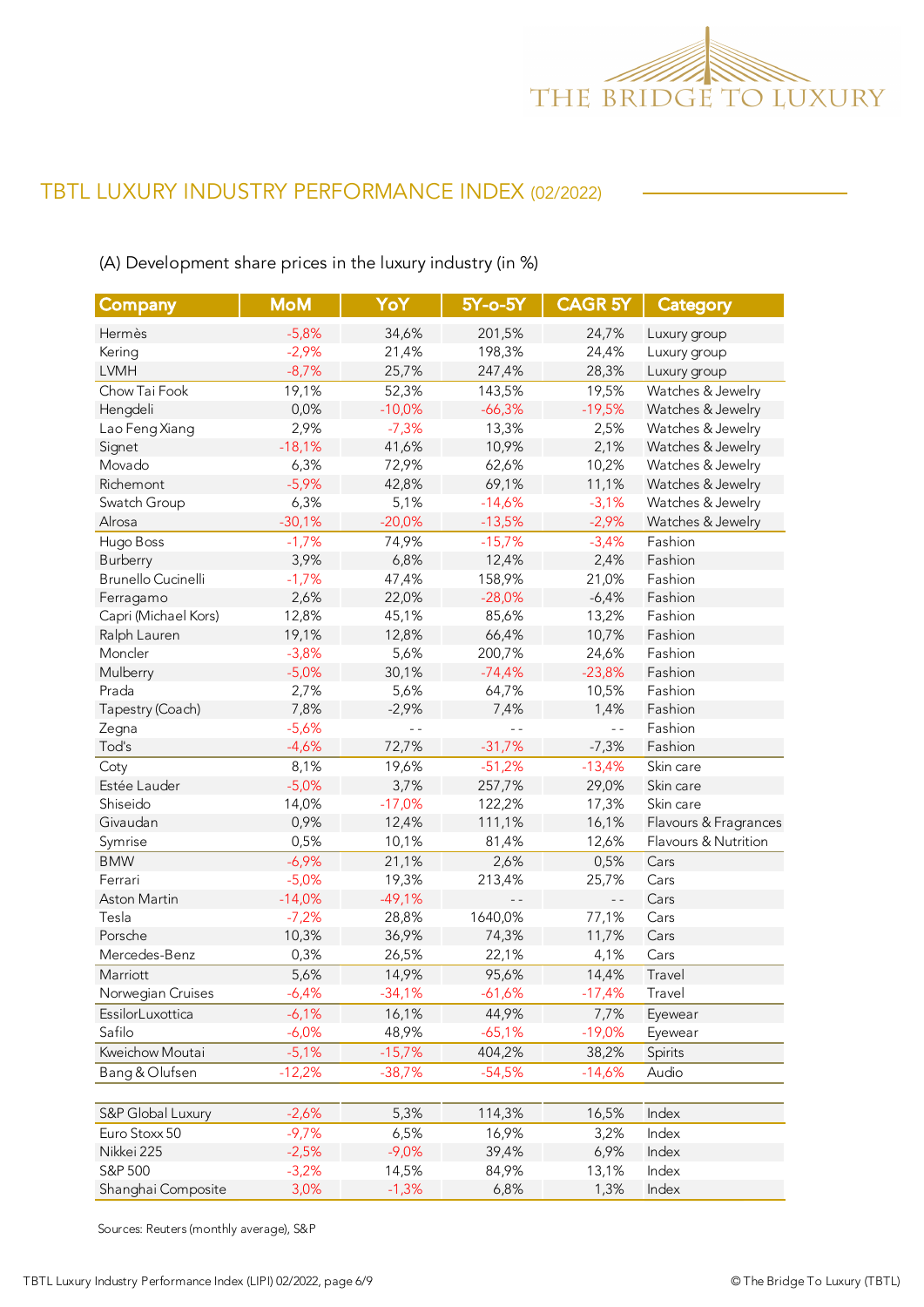

#### (B) Development selective industry indexes

#### (B1) Luxury cars: Quarterly growth rates (units delivered in %) Q3 2021

| Company            | roll. 4 Qs | 5Y-o-5Y | <b>CAGR 5Y</b> |
|--------------------|------------|---------|----------------|
| Mercedes-Benz Cars | $-0.5%$    | $-2,6%$ | $-0,5%$        |
| <b>BMW</b>         | 14,6%      | 15,8%   | 3,0%           |
| Rolls-Royce        | 36,5%      | 42,5%   | 7,3%           |
| Audi               | 10,6%      | $-0.6%$ | $-0,1%$        |
| Bentley            | 29,1%      | 41,9%   | 7,2%           |
| Lamborghini        | 18,9%      | 154,7%  | 20,6%          |
| Porsche            | 10,3%      | 29,3%   | 5,3%           |
| Bugatti            | 0,0%       | 1440,0% | 72,8%          |
| Ferrari            | 23,5%      | 34,5%   | 6,1%           |
| Tesla              | 87,6%      | 1030,1% | 62,4%          |
| Aston Martin       | 75,1%      | 94,4%   | 14,2%          |
| All                | 13,1%      | 15,3%   | 2,9%           |

Source: company reports and press releases

(B2) Swiss watch exports growth rates (value in %)

| <b>Price Category</b>           | roll. 12 M | $5Y$ -o- $5Y$ | <b>CAGR 5Y</b> |
|---------------------------------|------------|---------------|----------------|
| Export value 0-200 CHF/unit     | 23.1%      | $-45.7%$      | $-11,5%$       |
| Export value 201-500 CHF/unit   | 10.3%      | $-36.6%$      | $-8.7%$        |
| Export value 501-3.000 CHF/unit | 25.7%      | $-2.7%$       | $-0.5%$        |
| Export value > 3.000 CHF/unit   | 38.2%      | 22.4%         | 4.1%           |
| <b>All</b>                      | 33,7%      | 8.6%          | 1,7%           |

Source: Swiss Watch Federation

'

#### (B3) Current production of superyachts

| number of superyachts |  |  |
|-----------------------|--|--|

Source: Global Order Book, 2021, Boat International Media

## (B4) Precious metals and diamonds (growth in %)

| Metal    | МоМ  | YoY     | 5 Years | <b>CAGR 5Y</b> |
|----------|------|---------|---------|----------------|
| Gold     | 5,8% | 9.9%    | 46.6%   | 8,0%           |
| Silver   | 8.8% | $-7.8%$ | 27,6%   | 5,0%           |
| Diamonds | 4,3% | 26,9%   | 28,8%   | 5,2%           |

Sources: Macrotrends (monthly quotes); IDEX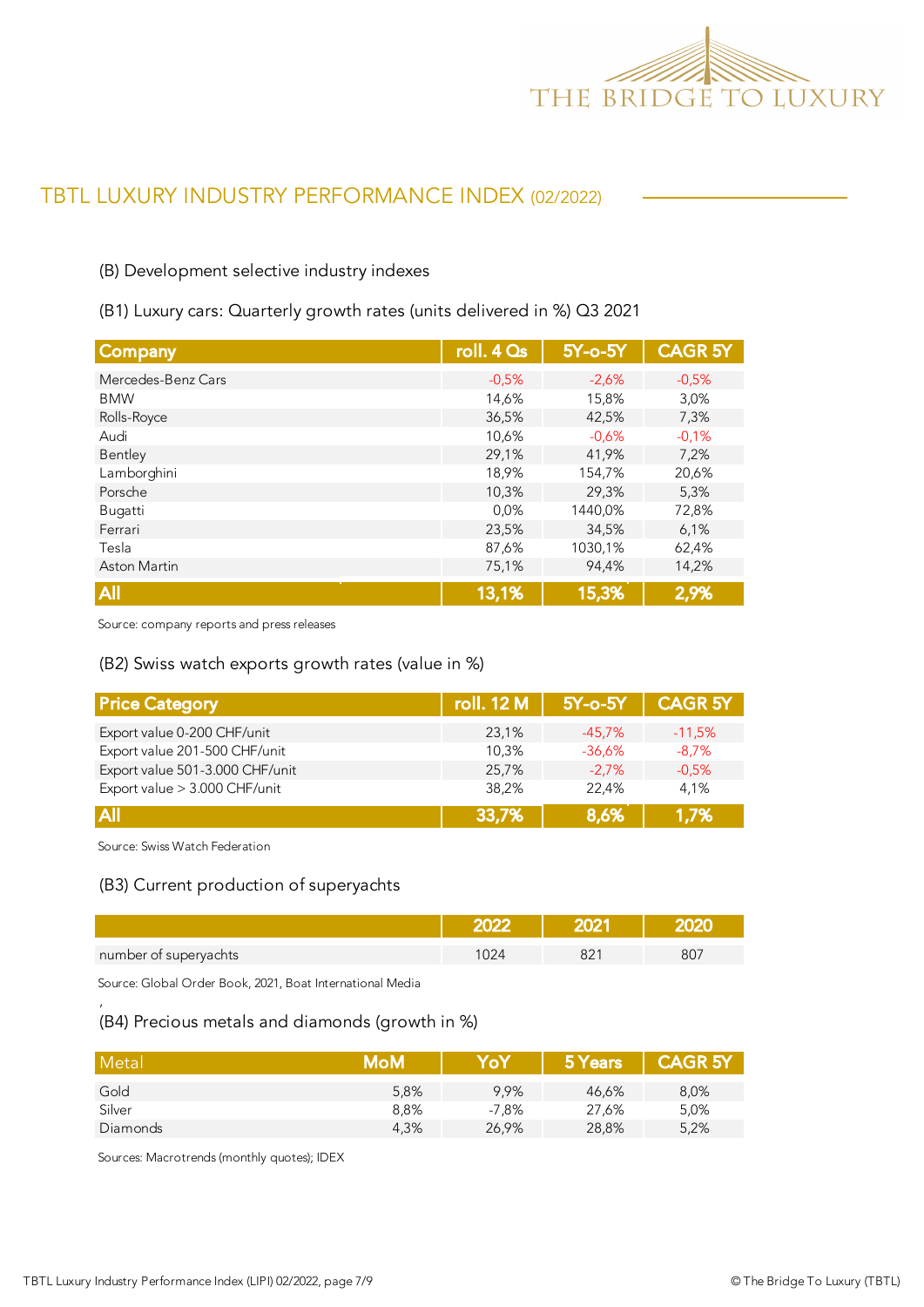

### (B5) Fine wines

|            |      |       | 5Y-0-5Y | <b>CAGR 5Y</b> |
|------------|------|-------|---------|----------------|
| Fine wines | 0,6% | 11,5% | 21,6%   | .0%            |

Source: Li-ex 500 wine index (per previous month)

## (C) GDP annual growth rate (in %)

| <b>Country</b>                               | 2019    | 2020     | 2021E | 2022P | 2023P |
|----------------------------------------------|---------|----------|-------|-------|-------|
| $\bullet$<br><b>Brazil</b>                   | 1,4%    | $-4,1%$  | 5,2%  | 1,5%  | 2,0%  |
| China                                        | 6,0%    | 2,3%     | 8,0%  | 5,6%  | 5,3%  |
| a pr<br>France                               | 1,8%    | $-8,0%$  | 6,3%  | 3,9%  | 1,8%  |
| Germany                                      | 1,1%    | $-4,6%$  | 3,1%  | 4,6%  | 1,6%  |
| $\frac{\sqrt{3}}{2\sqrt{3}}$<br>Hong Kong    | $-1,7%$ | $-6,1%$  | 6,4%  | 3,5%  | 3,1%  |
| $\bullet$<br>India                           | 4,0%    | $-7,3%$  | 9,5%  | 8,5%  | 6,6%  |
| Italy<br>. .                                 | 0,3%    | $-8,9%$  | 5,8%  | 4,2%  | 1,6%  |
| Japan<br>$\bullet$                           | 0,0%    | $-4,6%$  | 2,4%  | 3,2%  | 1,4%  |
| Russia                                       | 2,0%    | $-3,0%$  | 4,7%  | 2,9%  | 2,0%  |
| $\langle \Phi \rangle$ .<br>Spain            | 2,1%    | $-10,8%$ | 5,7%  | 6,4%  | 2,6%  |
| Ŀ.<br>Switzerland                            | 1,2%    | $-2,5%$  | 3,7%  | 3,0%  | 1,4%  |
| Е<br><b>UAE</b>                              | 3,4%    | $-6,1%$  | 2,2%  | 3,0%  | 3,0%  |
| $\frac{\text{N}}{\text{N}}$<br>Great Britain | 1,4%    | $-9,8%$  | 6,8%  | 5,0%  | 1,9%  |
| <b>USA</b><br>▀                              | 2,3%    | $-3,4%$  | 6,0%  | 5,2%  | 2,2%  |
| World<br>⊕                                   | 2,8%    | $-3,1%$  | 5,9%  | 4,9%  | 3,6%  |

Source: IMF, 10.2021

## (D) Currencies exchange rates: the Euro's performance (change in %)

| <b>Currency</b> |                              | 1 Month | <b>6 Months</b> | <b>12 Months</b> |
|-----------------|------------------------------|---------|-----------------|------------------|
| US <sub>5</sub> |                              | $-0.8%$ | $-5,6%$         | $-7,7%$          |
| <b>BRL</b>      | $\blacksquare$               | $-3,2%$ | $-5.6%$         | $-14,8%$         |
| <b>CNY</b>      |                              | $-1,5%$ | $-7,8%$         | $-10,0%$         |
| HK\$            | $\frac{\sqrt{3}}{2\sqrt{3}}$ | $-0.5%$ | $-5,1%$         | $-6,9%$          |
| <b>JPY</b>      | ●                            | $-0.7%$ | $-1,4%$         | $-0.3%$          |
| <b>INR</b>      | $\bullet$                    | 0,4%    | $-2,2%$         | $-5,3%$          |
| <b>RUB</b>      |                              | 37,0%   | 37,2%           | 32,0%            |
| <b>CHF</b>      | Ф                            | $-1,3%$ | $-5,4%$         | $-6.5%$          |
| <b>GBP</b>      | $\frac{N}{N}$                | 0,0%    | $-2,9%$         | $-3,6%$          |

Source: Oanda, per first of month